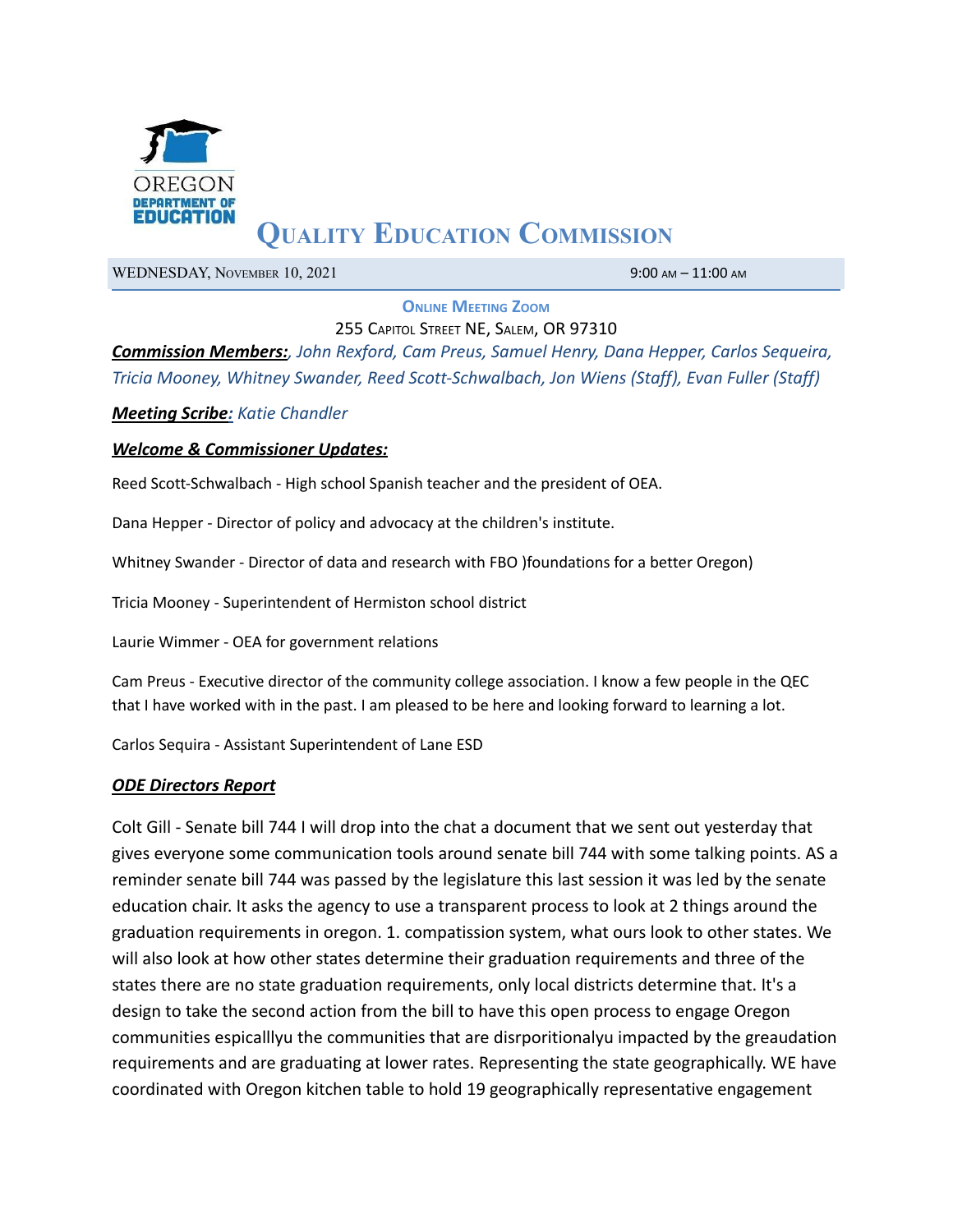sessions that will be aligned with 19 ESD regions in Oregon and separate meetings that are for certain communities that have dissportante graduation outcomes in Oregon. This bill was not funded and it's a big ask for no funding. We are paying for the engagement portion by savings from not hiring some positions. We have been doing a lot of engagement and a department with communities across the state of Oregon and specific communities of color, disability and others. Thai seems like a highly critical topic and we want to make sure that all communities come to this space feeling safe and comfortable. So we will work through the year to develop this research engagement community and the department is responsible for delivering that information along with some recommendations to the legislature and state board of education in september 2022.

## *Report on State School Fund Budget Note Committee*

Colt Gill - Writing a pop to create both staff to support the QEC and some funds for research for the rewrite to update the QEM model. An agency puts forward a pop with how much funding and the purpose. We do some engagement to make sure that other folks are in support of it. In the 2023 session if it makes it into the governor's budget then the agency will advocate for that funding. We will be working on this for the next several months to refine how much money is exactly needed and what position would provide the best support.

When the legislature passed the state school fund budget bill 5006. They attached a budget note that did come with funding 500,000. This is to review the expenditures of state school finds and the impacts of bipoc students vs non bipoc students. It has a few research requests. How schools and districts are spending state school funds. It's really about how schools use those funds and the impacts that has. WE have an advisory committee that has been developed for that purpose to review the research that has been done and to refine what research we are asking for. This committee, the QEC, is represented there by Carlos. They can provide regular updates to the QEC . There have been two meetings so far. We will share the outcomes of the research to the QEC. The report is also due in September but that is a risk due to procurement challenges. The legislature does not ask for recommendations but the committee could offer anyways but they ask for the information form the research and the committee.

## *October Enrollment*

Jon Wiens - Showing a powerpoint. I was asked to talk about enrollment this fall. I wanted to share some preliminary numbers. The data is still being received by school districts and there may be changes. I have rounded most of the numbers just to reflect that the data is not final. I will only talk about state level data. So what I have here is enrollment counts from the ADM collection first period. I will go through a lot of data but at the end Mike will be available to talk a little but about the effect this will have on the state school fund. So here is an overview of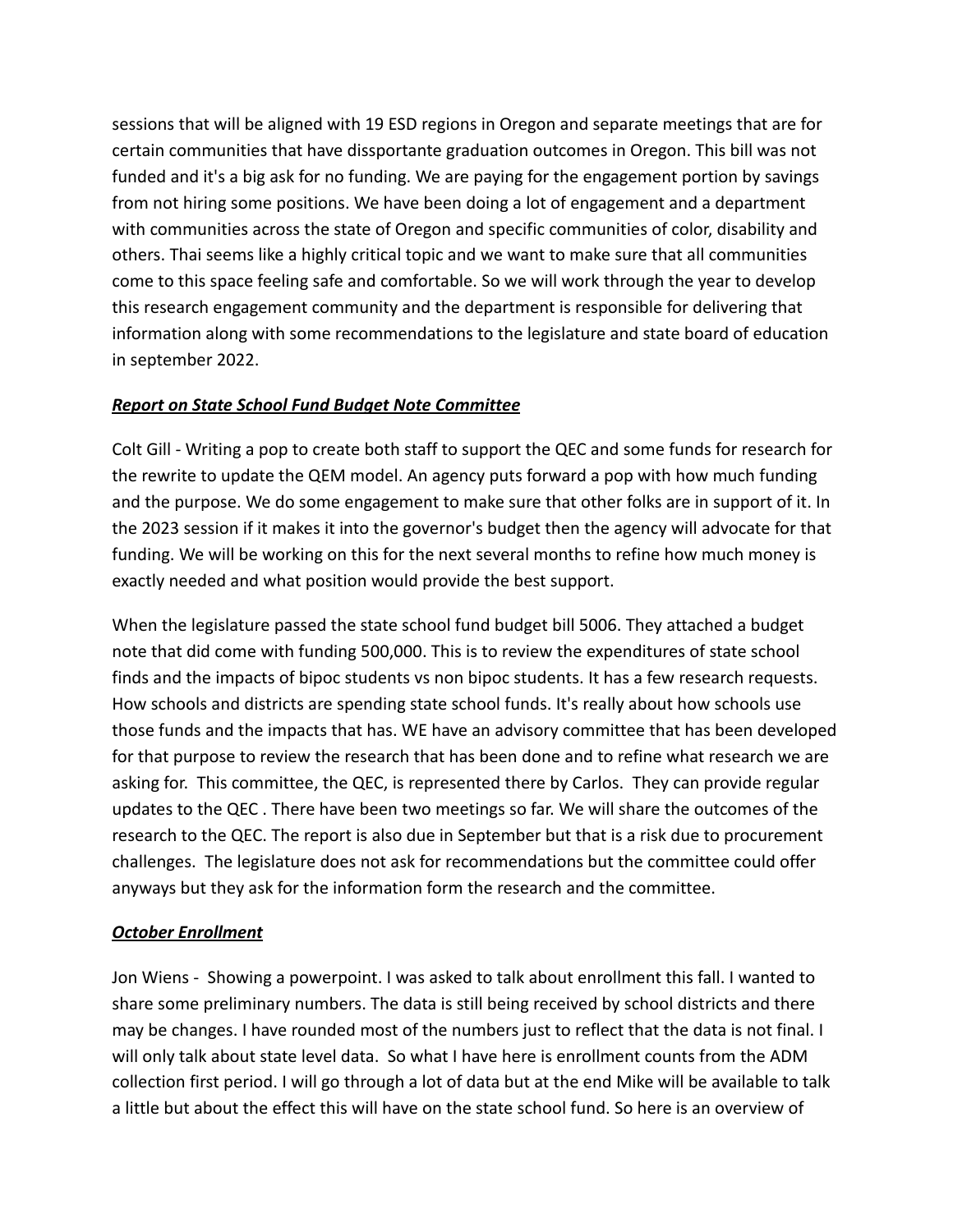what we know so far. In person learning has brought more kids back but students are still staying away. If we look across the years you can see that total high school enrollment has held pretty high. So transition out of public school is happening in the earlier grades. Virtual schools have increased in enrollment.

Michael Wiltfong - Were seeing similar issues with the state school fund. I will talk about the state school fund for this current school year from where the school districts made their estimates in the summer to October. The high level 65 of 197 school districts reached out to us to make updates. The difference in the ADM for the state dropped 18,000 from their initial assessment. Keep in mind that in the state school fund it's a hedge fund. We tend to have our numbers higher than the district is telling us but we did adjust based on what the school districts told us. What we also saw in the data was more migration with the non bipoc students. What we're seeing from the ESD is that there are roughly 13,000 students that are in the home school setting. We're trying to anticipate when those students will come back in the public school setting.

Tricia Mooney - in planning for what online schools should look like and virtual schools in Oregon. because things have changed. My question is should the QEC see if we can get a member that sits on the committee that is having those conversations. We can't ignore when we are looking at the QEC model in Oregon brick and mortar and online education we probably need to think about both of those as we go forward. The fact remains that we talk about a funding level for quality education level and it doesn't cost the same to educate a student in brick and mortar as it is to educate a student in an online platform. Just wondering if we should reach out and see if a commissioner could sit on that group as they are moving forward and doing their work.

## *Staff Updates*

## *Report on Meeting with Governors Appointment Coordinator*

John Rexford - Dana, Reed and I met with them along with Colt.

Dana Hepper - I would say that Effrin seemed really open and happy to have help with this task. Recruiting new members for the QEC. and we also got really good confirmation from Colt about the meaningfulness about serving on the QC for the next 3 years. Top the commitment to put in the budget that increased staffing for the QEC and the research budget for that staff that will help us do that deeper thinking and looking at the model. We are recruiting folks to do really meaningful work grounded in equity and outcomes for kids. The importance of social emotional work. Effrin shared a spreadsheet of what information they would like on folks to be considered a potential member. Have names by December 1st because that is the timeline that the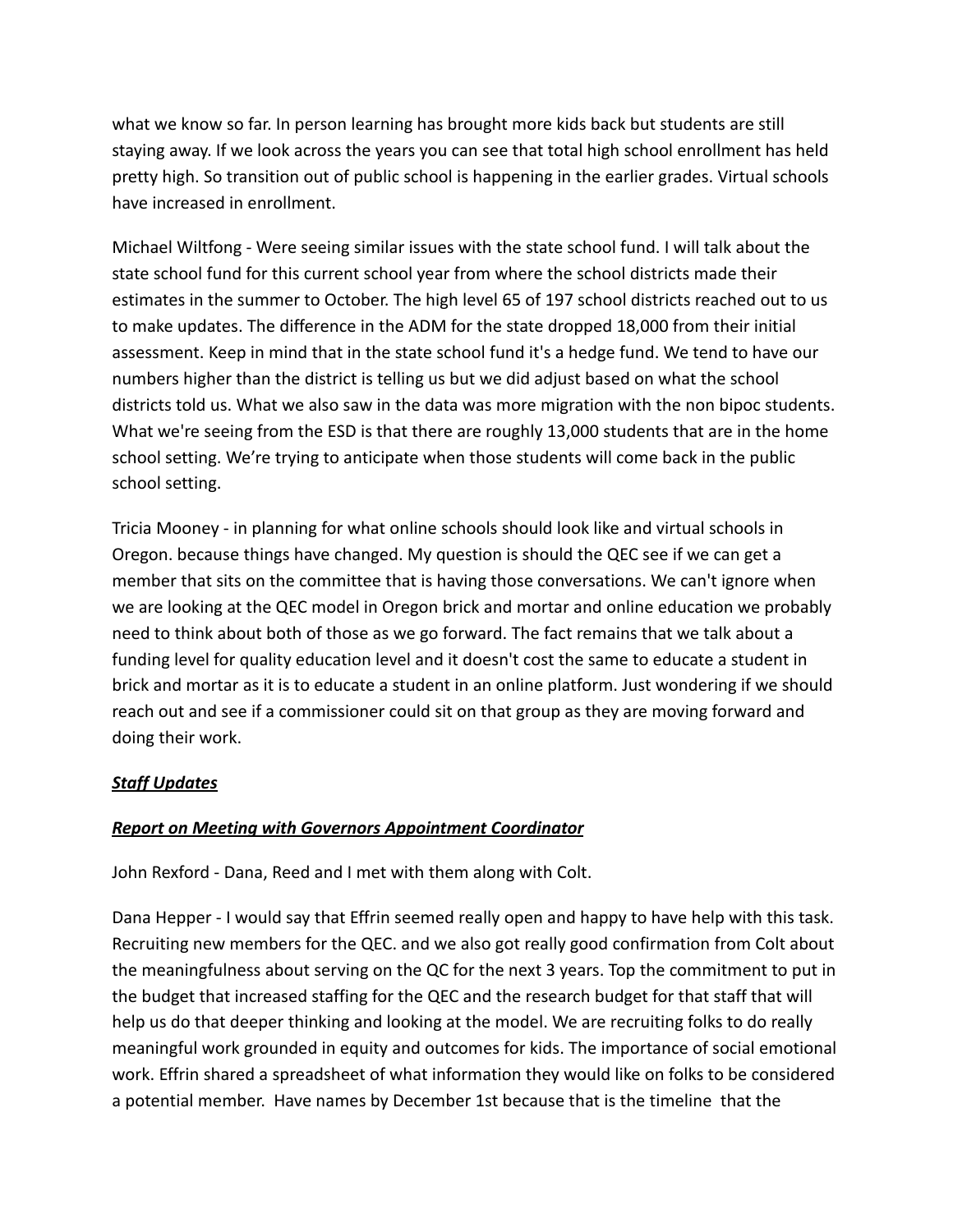governor appointment office to put names in the que for senate confirmation in February. WE didn't get to name the conversation with COSA but I can follow up with them.

Reed Scott-Schwalbach - The other part was that John talked about trying to narrow the list down to five names and give those names to the governor's office.

John Rexford - Im concerned to do that in a thoughtful manner with the december 1st deadline. I had the opportunity to meet with Lorie Sattensfield from OSBA. I did add their suggestions to the list. Is anyone else interested in joining us in helping recruit members? Trisha and Whitney will join.

#### *Work Plan Review (including Writing Strategy)*

Evan Fuller - I have not worked on it since the initial Smartsheet I made for your use . I have not returned to it yet. I sent the more formal detailed one from 2018. But I couldn't find a similar document for 2020.

John - I suspect there wasn't one. This has to be a priority for us in the December meeting. We have maybe 9 months to put this report together and we got to get busy on it. Samuel is offline. I will not be available for the December meeting. I would love to have a volunteer to chair December's meeting in Samuels absence.

Laurie Wimmer - I had submitted an application to the executive appointments office to serve on this commission in one of the three existing vacancies. I made sure the governor and staff knew about that. I am retiring in January. So I will be serving as a private citizen with 26 years of experience. I have been with the QEC since the beginning. I am a published writer and editor so if you want someone to be the wordsmith for any of the written materials needed by the QEC.

#### *Adjourn*

John - I will share out that draft appointment worksheet after adding HASBO. WE will schedule a meeting to work on that. Dana Reed Tricia and Whitney I will schedule that so we can work on it online. We will follow up with JOn Wiens on maybe a curated version of the presentation to the school advisory committee. We had a follow up question. Dana put in the chat asking Jon if he has any income demographics on those students that have left the public schools .

Jon - I have eligibility for school lunch. I could use that to see.

Tricia Mooney - We look at those that are free and reduced and one of the things for Hermiston is that we have seen a reduction in forms because everyone gets free lunch. So getting those forms filled out is a bigger push cause families don't need too.

Laurie Wimmer- I just want to publicly acknowledge that something horrible that happened in newburg and that was the firing of the superintendent byu the majority of the newburg school board. And yet another offensive no cause reminds me of the Albany school board action a month or two ago. It's starting to happen all over the United states. It is a partisan lead effort and it's weaponizing our school